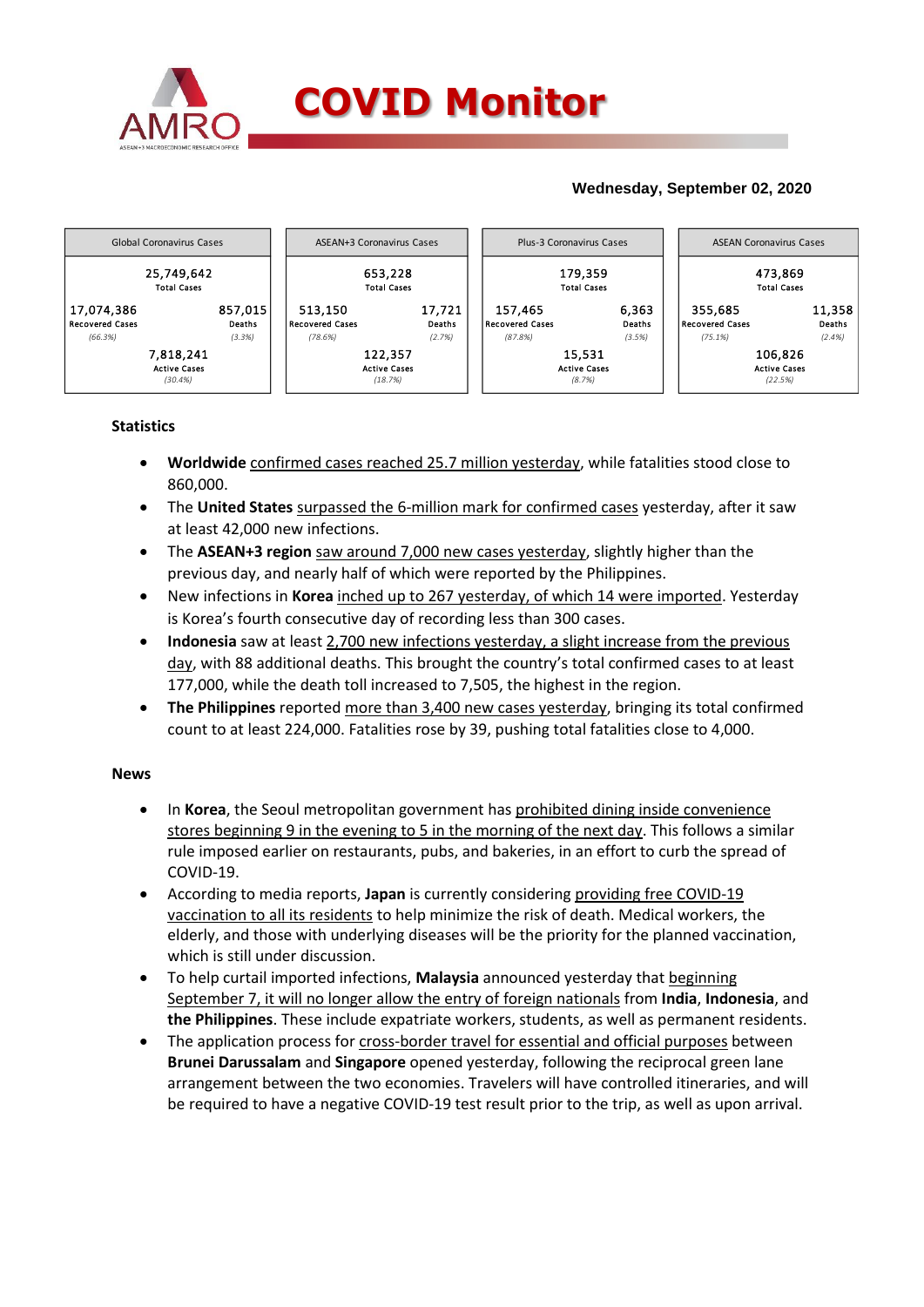

#### Overview of Confirmed COVID-19 Cases

| Economy               | <b>Total</b><br>Cases | Cases per 1M<br><b>Population</b> | <b>New</b><br>Cases | <b>New Cases</b><br>per 1M Pop. | <b>New Cases</b><br>$(7$ -day avg) <sup>1</sup> | ∆New<br>Cases  | ∆% New<br>Cases | <b>Total</b><br><b>Deaths</b> | <b>New</b><br><b>Deaths</b> | Fatality<br><b>Rate (%)</b> | <b>Total</b><br>Recovered | Recovery<br>Rate $(%)2$  | Active<br>Cases |
|-----------------------|-----------------------|-----------------------------------|---------------------|---------------------------------|-------------------------------------------------|----------------|-----------------|-------------------------------|-----------------------------|-----------------------------|---------------------------|--------------------------|-----------------|
| Global                | 25,749,642            |                                   | 264,875             |                                 |                                                 | 3,085          | 1.0             | 857,015                       | 6,480                       | 3.3                         | 17,074,386                | 66.3                     | 7,818,241       |
| ASEAN+3               | 653,228               |                                   | 7,232               |                                 |                                                 | 209            | 1.1             | 17,721                        | 146                         | 2.7                         | 513,150                   | 78.6                     | 122,357         |
| Plus-3                | 179,359               |                                   | 913                 |                                 |                                                 | 221            | 0.5             | 6,363                         | 18                          | 3.5                         | 157,465                   | 87.8                     | 15,531          |
| <b>ASEAN</b>          | 473,869               |                                   | 6,319               |                                 |                                                 | $-12$          | 1.4             | 11,358                        | 128                         | 2.4                         | 355,685                   | 75.1                     | 106,826         |
|                       |                       |                                   |                     |                                 |                                                 |                |                 |                               |                             |                             |                           |                          |                 |
| China                 | 85,065                | 61                                | $\overline{7}$      | 0.0                             |                                                 | $-3$           | 0.0             | 4,634                         | $\mathbf 0$                 | 5.4                         | 80,226                    | 94.3                     | 205             |
| Hong Kong, China      | 4,822                 | 632                               | 12                  | 1.6                             |                                                 | 3              | 0.2             | 90                            | $\,1\,$                     | 1.9                         | 4,380                     | 90.8                     | 352             |
| Japan                 | 69,023                | 549                               | 627                 | 5.0                             |                                                 | 189            | 0.9             | 1,313                         | 15                          | 1.9                         | 57,503                    | 83.3                     | 10,207          |
| Korea                 | 20,449                | 393                               | 267                 | 5.1                             |                                                 | 32             | 1.3             | 326                           | $\overline{2}$              | 1.6                         | 15,356                    | 75.1                     | 4,767           |
| Indonesia             | 177,571               | 658                               | 2,775               | 10.3                            |                                                 | 32             | 1.6             | 7,505                         | 88                          | 4.2                         | 128,057                   | 72.1                     | 42,009          |
| Malaysia              | 9,354                 | 282                               | 14                  | 0.4                             |                                                 | 8              | 0.1             | 128                           | $\mathbf{1}$                | 1.4                         | 9,075                     | 97.0                     | 151             |
|                       | 224,264               |                                   | 3,445               | 31.3                            |                                                 | 22             | 1.6             | 3,597                         | 39                          | 1.6                         | 158,012                   | 70.5                     | 62,655          |
| Philippines           |                       | 2,038                             | 40                  | 7.0                             |                                                 | $-1$           | 0.1             | 27                            | $\mathbf 0$                 | 0.0                         | 55,749                    |                          |                 |
| Singapore             | 56,852                | 9,971                             | 8                   |                                 |                                                 | $\overline{2}$ |                 |                               | $\mathbf 0$                 |                             |                           | 98.1                     | 1,076           |
| Thailand              | 3,425                 | 50                                |                     | 0.1                             |                                                 |                | 0.2             | 58                            |                             | 1.7                         | 3,274                     | 95.6                     | 93              |
| Brunei Darussalam     | 144                   | 319                               | $\mathbf 0$         | 0.0                             |                                                 | $\mathsf 0$    | 0.0             | 3                             | $\pmb{0}$                   | 2.1                         | 139                       | 96.5                     | $\overline{2}$  |
| Cambodia              | 274                   | 16                                | $\mathbf 0$         | 0.0                             | ሔ                                               | $-1$           | 0.0             | $\mathbf 0$                   | $\pmb{0}$                   | 0.0                         | 266                       | 97.1                     | 8               |
| Lao PDR               | 22                    | $\overline{3}$                    | $\mathbf 0$         | 0.0                             |                                                 | 0              | 0.0             | $\Omega$                      | $\mathbf 0$                 | 0.0                         | 21                        | 95.5                     | $\mathbf{1}$    |
| Myanmar               | 919                   | 17                                | 37                  | 0.7                             |                                                 | $-70$          | 4.2             | 6                             | $\mathbf 0$                 | 0.7                         | 357                       | 38.8                     | 556             |
| Vietnam               | 1,044                 | 11                                | $\mathbf 0$         | 0.0                             |                                                 | $-4$           | 0.0             | 34                            | $\mathbf 0$                 | 3.3                         | 735                       | 70.4                     | 275             |
|                       |                       |                                   |                     |                                 |                                                 |                |                 |                               |                             |                             |                           |                          |                 |
| Belgium               | 85,487                | 7,423                             | 251                 | 21.8                            |                                                 | 57             | 0.3             | 9,996                         | $\pmb{0}$                   | 11.7                        | 18,457                    | 21.6                     | 57,034          |
| France                | 306,951               | 4,723                             | 4,776               | 73.5                            |                                                 | 1,921          | 1.6             | 30,518                        | 23                          | 9.9                         | 73,727                    | 24.0                     | 202,706         |
| Germany               | 246,015               | 2,965                             | 1,213               | 14.6                            |                                                 | $-284$         | 0.5             | 9,307                         | $\overline{4}$              | 3.8                         | 218,403                   | 88.8                     | 18,305          |
| Italy                 | 270,189               | 4,486                             | 975                 | 16.2                            |                                                 | $-21$          | 0.4             | 35,491                        | 8                           | 13.1                        | 208,536                   | 77.2                     | 26,162          |
| Netherlands           | 73,802                | 4,271                             | 570                 | 33.0                            |                                                 | 17             | 0.8             | 6,260                         | 8                           | 8.5                         | J.                        | $\overline{\phantom{a}}$ |                 |
| Spain                 | 470,973               | 10,049                            | 8,115               | 173.2                           |                                                 | $-15.457$      | 1.8             | 29,152                        | 58                          | 6.2                         | 150,376                   | 31.9                     | 53,521          |
| Switzerland           | 42,393                | 4,903                             | 216                 | 25.0                            |                                                 | 53             | 0.5             | 2,011                         | 5                           | 4.7                         | 36,300                    | 85.6                     | 4,082           |
| <b>United Kingdom</b> | 339,415               | 5,047                             | 1,332               | 19.8                            |                                                 | $-83$          | 0.4             | 46,791                        | $\overline{3}$              | 13.8                        |                           |                          |                 |
| Brazil                | 3,950,931             | 18,691                            | 42,659              | 201.8                           |                                                 | $-3,302$       | 1.1             | 122,596                       | 1,215                       | 3.1                         | 3,345,240                 | 84.7                     | 483,095         |
| Canada                | 131,422               | 3,475                             | 504                 | 13.3                            |                                                 | $-526$         | 0.4             | 9,179                         | 6                           | 7.0                         | 116,432                   | 88.6                     | 5,811           |
| Chile                 | 413,145               | 21,233                            | 1,419               | 72.9                            |                                                 | $-333$         | 0.3             | 11,321                        | 32                          | 2.7                         | 385,790                   | 93.4                     | 16,034          |
|                       |                       |                                   |                     |                                 |                                                 |                |                 |                               |                             |                             |                           |                          |                 |
| Mexico                | 606,036               | 4,768                             | 6,476               | 51.0                            |                                                 | 2,757          | 1.1             | 65,241                        | 827                         | 10.8                        | 501,722                   | 82.8                     | 39,073          |
| Peru                  | 652,037               | 19,865                            | 4,871               | 148.4                           |                                                 | $-2,860$       | 0.8             | 28,944                        | 156                         | 4.4                         | 471,599                   | 72.3                     | 151,494         |
| <b>United States</b>  | 6,037,772             | 18,238                            | 42,969              | 129.8                           |                                                 | 9,277          | 0.7             | 184,199                       | 1,062                       | 3.1                         | 2,202,663                 | 36.5                     | 3,650,910       |
| Australia             | 25,923                | 998                               | 104                 | 4.0                             |                                                 | 31             | 0.4             | 663                           | 6                           | 2.6                         | 21,687                    | 83.7                     | 3,573           |
| India                 | 3,769,523             | 2,752                             | 78,357              | 57.2                            |                                                 | 8,436          | 2.1             | 66,333                        | 1,045                       | 1.8                         | 2,901,908                 | 77.0                     | 801,282         |
| Iran                  | 376,894               | 4,479                             | 1,682               | 20.0                            |                                                 | 40             | 0.4             | 21,672                        | 101                         | 5.8                         | 325,124                   | 86.3                     | 30,098          |
| Russia                | 997,072               | 6,800                             | 4,670               | 31.9                            |                                                 | $-262$         | 0.5             | 17,250                        | 122                         | 1.7                         | 813,603                   | 81.6                     | 166,219         |
| Saudi Arabia          | 316,670               | 9,109                             | 898                 | 25.8                            |                                                 | $-53$          | 0.3             | 3,929                         | 32                          | 1.2                         | 291,514                   | 92.1                     | 21,227          |
| South Africa          | 628,259               | 10,520                            | 1,218               | 20.4                            |                                                 | $-767$         | 0.2             | 14,263                        | 114                         | 2.3                         | 549,993                   | 87.5                     | 64,003          |
|                       |                       |                                   |                     |                                 |                                                 |                |                 |                               |                             |                             |                           |                          |                 |

Source: Haver Analytics, sourced from John Hopkins University; AMRO staff calculations.<br>Notes: New cases since previous day. ∆% refers to percentage change since previous day. Fatality rate measured as deaths per confirmed

Data as of 1/9/2020